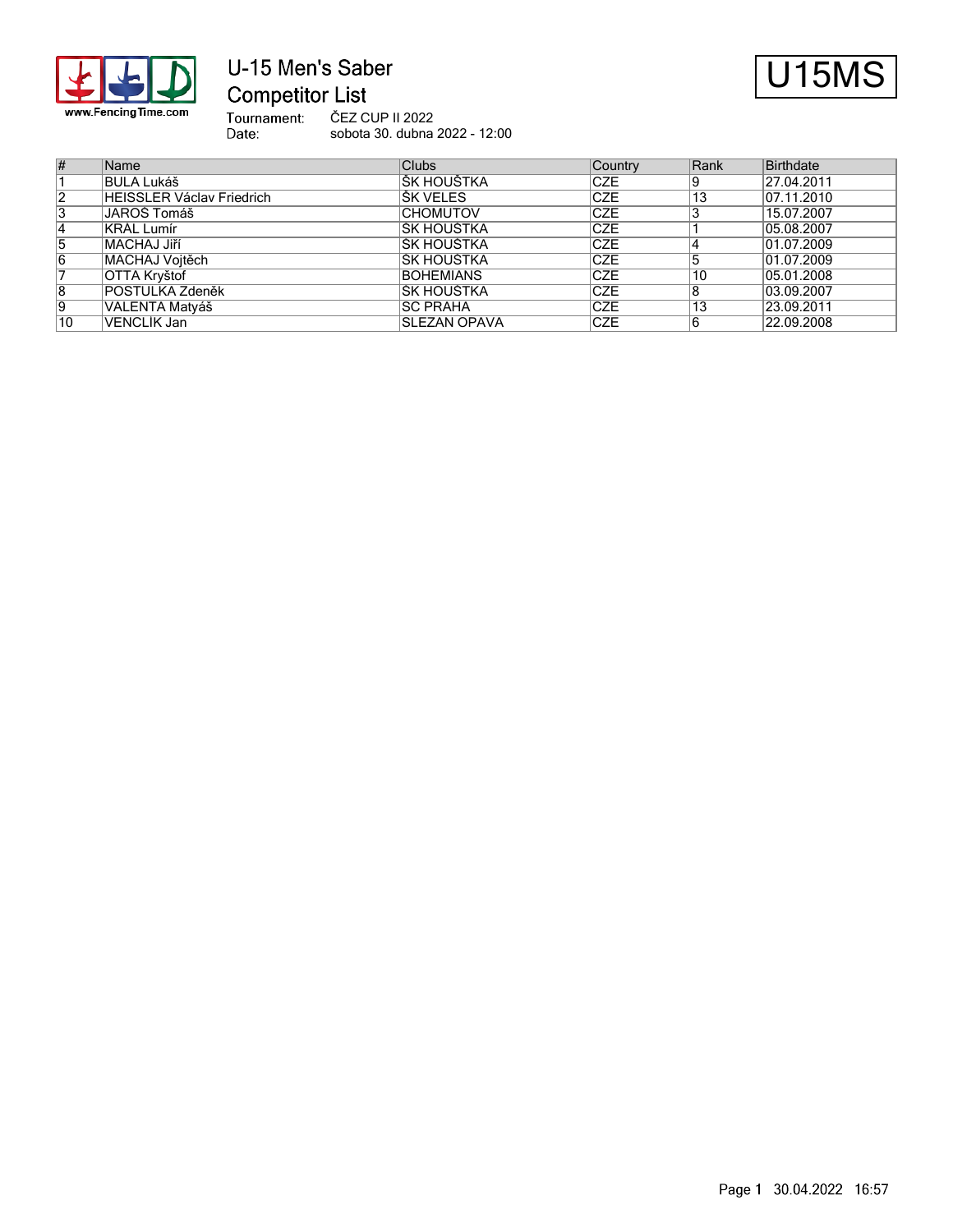| <b>ČEZ CUP II 2022</b>                         |                                                                             |  |  |  |  |  |  |  |  |
|------------------------------------------------|-----------------------------------------------------------------------------|--|--|--|--|--|--|--|--|
| <b>SC Praha</b>                                |                                                                             |  |  |  |  |  |  |  |  |
| sobota 30. dubna 2022                          |                                                                             |  |  |  |  |  |  |  |  |
|                                                | U-15 Men's Saber                                                            |  |  |  |  |  |  |  |  |
| Total # of competitors: 10 Total # of pools: 1 |                                                                             |  |  |  |  |  |  |  |  |
| Round 1                                        | 1 pool of 10<br>All competitors (100%) promoted to the next round           |  |  |  |  |  |  |  |  |
| Round 2                                        | Incomplete DE table of 16 fenced through the finals, no fence-off for third |  |  |  |  |  |  |  |  |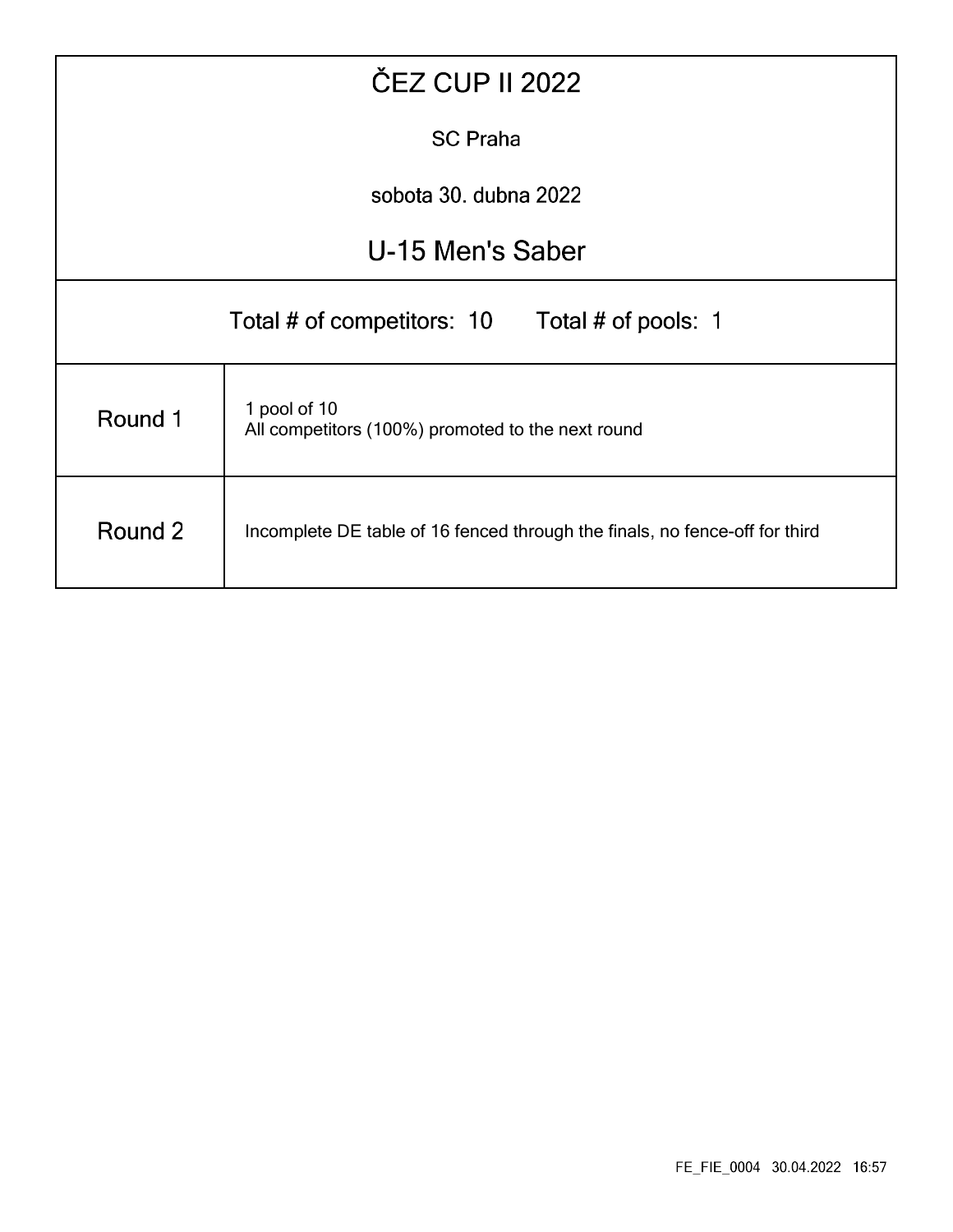

## U-15 Men's Saber Seeding for Round #1 - Pool

Date:



Tournament: ČEZ CUP II 2022 sobota 30. dubna 2022 - 12:00 FIE Document: FE\_FIE\_0001.2

| Seed           | Name                      | <b>Club</b>         | Country     | Rank | Notes |
|----------------|---------------------------|---------------------|-------------|------|-------|
|                | <b>KRÁL Lumír</b>         | IŠK HOUŠTKA         | <b>CZE</b>  |      |       |
| $\overline{2}$ | JAROŠ Tomáš               | <b>CHOMUTOV</b>     | <b>CZE</b>  |      |       |
| 3              | <b>MACHAJ Jiří</b>        | IŠK HOUŠTKA         | <b>CZE</b>  |      |       |
|                | MACHAJ Vojtěch            | ŠK HOUŠTKA          | <b>ICZE</b> |      |       |
| 5              | VENCLIK Jan               | <b>SLEZAN OPAVA</b> | <b>CZE</b>  |      |       |
| 6              | <b>POSTULKA Zdeněk</b>    | IŠK HOUŠTKA         | <b>CZE</b>  |      |       |
|                | BULA Lukáš                | IŠK HOUŠTKA         | <b>ICZE</b> |      |       |
| 8              | OTTA Kryštof              | <b>BOHEMIANS</b>    | <b>CZE</b>  | 10   |       |
| Ι9             | VALENTA Matyáš            | <b>ISC PRAHA</b>    | <b>CZE</b>  | 13   |       |
| 10             | HEISSLER Václav Friedrich | ŠK VELES            | ICZE        | 13   |       |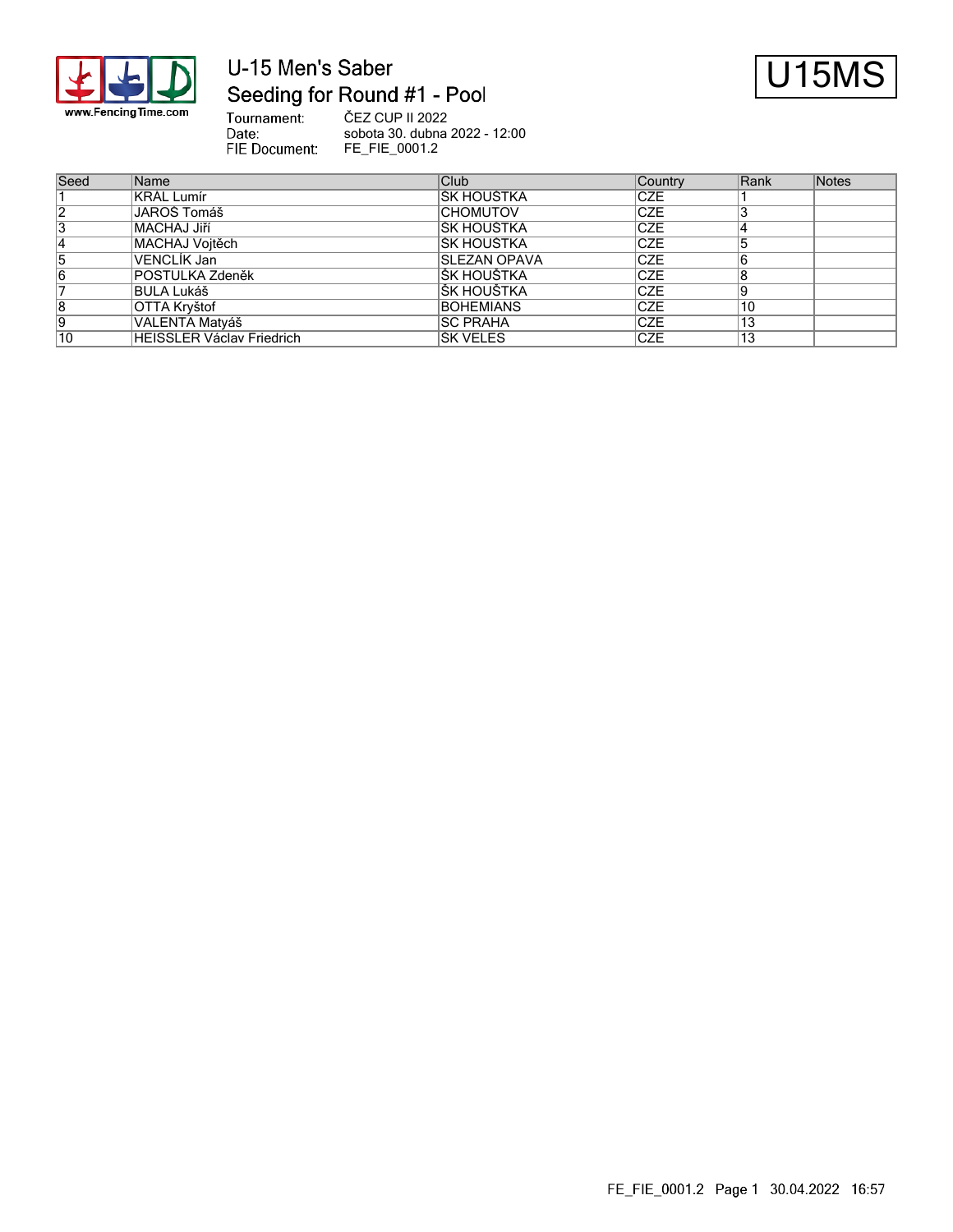

## U-15 Men's Saber Round #1 Pool Results



Tournament: Date: FIE Document: ČEZ CUP II 2022 sobota 30. dubna 2022 - 12:00 FE\_FIE\_0007

| 12:00                            | Referee(s):<br>HANUŠ Adam (ŠK HOUŠTKA / CZE) |                |                |                |                |                |                |                |                |                |                |                |          |      |                 |                 |                 |
|----------------------------------|----------------------------------------------|----------------|----------------|----------------|----------------|----------------|----------------|----------------|----------------|----------------|----------------|----------------|----------|------|-----------------|-----------------|-----------------|
| Name                             | Affiliation                                  | #              | 1              | 2              | 3              | 4              | 5              | 6              | 7              | 8              | 9              | 10             | V        |      | V/M TS          | TR.             | -Ind-I          |
| <b>BULA Lukáš</b>                | ŠK HOUŠTKA / CZE                             | 1              |                | D0.            | D1             | D <sub>2</sub> | V <sub>5</sub> | V <sub>5</sub> | V <sub>5</sub> | D <sub>3</sub> | D1.            | D <sub>0</sub> | 3        | 0,33 | <b>22</b>       | 38              | $-16$           |
| <b>KRÁL Lumír</b>                | ŠK HOUŠTKA / CZE                             | $\mathcal{P}$  | V5.            |                | V <sub>5</sub> | V <sub>5</sub> | V <sub>5</sub> | V <sub>5</sub> | V <sub>5</sub> | V <sub>5</sub> | V5             | V5             | 9        | 1,00 | 45              | 12 <sup>2</sup> | 33              |
| MACHAJ Vojtěch                   | ŠK HOUŠTKA / CZE                             | 3              | V <sub>5</sub> | D <sub>0</sub> |                | V <sub>5</sub> | D4             | V <sub>5</sub> | V <sub>5</sub> | V <sub>5</sub> | V <sub>5</sub> | V5             | 7        | 0,78 | 39              | 25              | 14              |
| MACHAJ Jiří                      | ŠK HOUŠTKA / CZE                             |                | $4 \text{ V}5$ | D0             | D <sub>3</sub> |                | V5             | V <sub>5</sub> | V <sub>5</sub> | V <sub>5</sub> | D3             | D <sub>2</sub> | 5.       | 0,56 | 33              | 29              | 4               |
| POSTULKA Zdeněk                  | ŠK HOUŠTKA / CZE                             | $5^{\circ}$    | D4             | D <sub>0</sub> | V <sub>5</sub> | D <sub>2</sub> |                | V <sub>5</sub> | V <sub>5</sub> | V <sub>5</sub> | D3.            | D <sub>2</sub> | 4        | 0.44 | 31              | 34              | $-3$            |
| VALENTA Matyáš                   | SC PRAHA / CZE                               | 6              | D1.            | D <sub>4</sub> | D <sub>2</sub> | D <sub>2</sub> | D <sub>1</sub> |                | D <sub>2</sub> | D1             | D0             | D <sub>2</sub> | $\Omega$ | 0,00 | 15 <sub>1</sub> | 45              | $-30$           |
| <b>HEISSLER Václav Friedrich</b> | ŠK VELES / CZE                               | $\overline{7}$ | D <sub>3</sub> | D3             | D <sub>3</sub> | D2             | D0             | V <sub>5</sub> |                | D <sub>0</sub> | D0             | D <sub>2</sub> | 1        | 0,11 | 18 <sup>1</sup> | 42              | $-24$           |
| VENCLÍK Jan                      | SLEZAN OPAVA / CZE                           | 8              | V5.            | D <sub>0</sub> | D4             | D1             | D4             | V <sub>5</sub> | V <sub>5</sub> |                | D <sub>3</sub> | V <sub>5</sub> | 4        | 0,44 | 32 <sup>2</sup> | 29              | 3               |
| OTTA Kryštof                     | <b>BOHEMIANS / CZE</b>                       | 9              | V <sub>5</sub> | D4             | D <sub>0</sub> | V <sub>5</sub> | V <sub>5</sub> | V <sub>5</sub> | V <sub>5</sub> | V <sub>5</sub> |                | D <sub>1</sub> | 6        | 0,67 | 35              | 25              | 10 <sup>1</sup> |
| JAROŠ Tomáš                      | CHOMUTOV / CZE                               | 10             | V5.            | D1             | D <sub>2</sub> | V <sub>5</sub> | V <sub>5</sub> | V <sub>5</sub> | V5             | D0.            | V5             |                | 6        | 0,67 | 33              | 24              | 9               |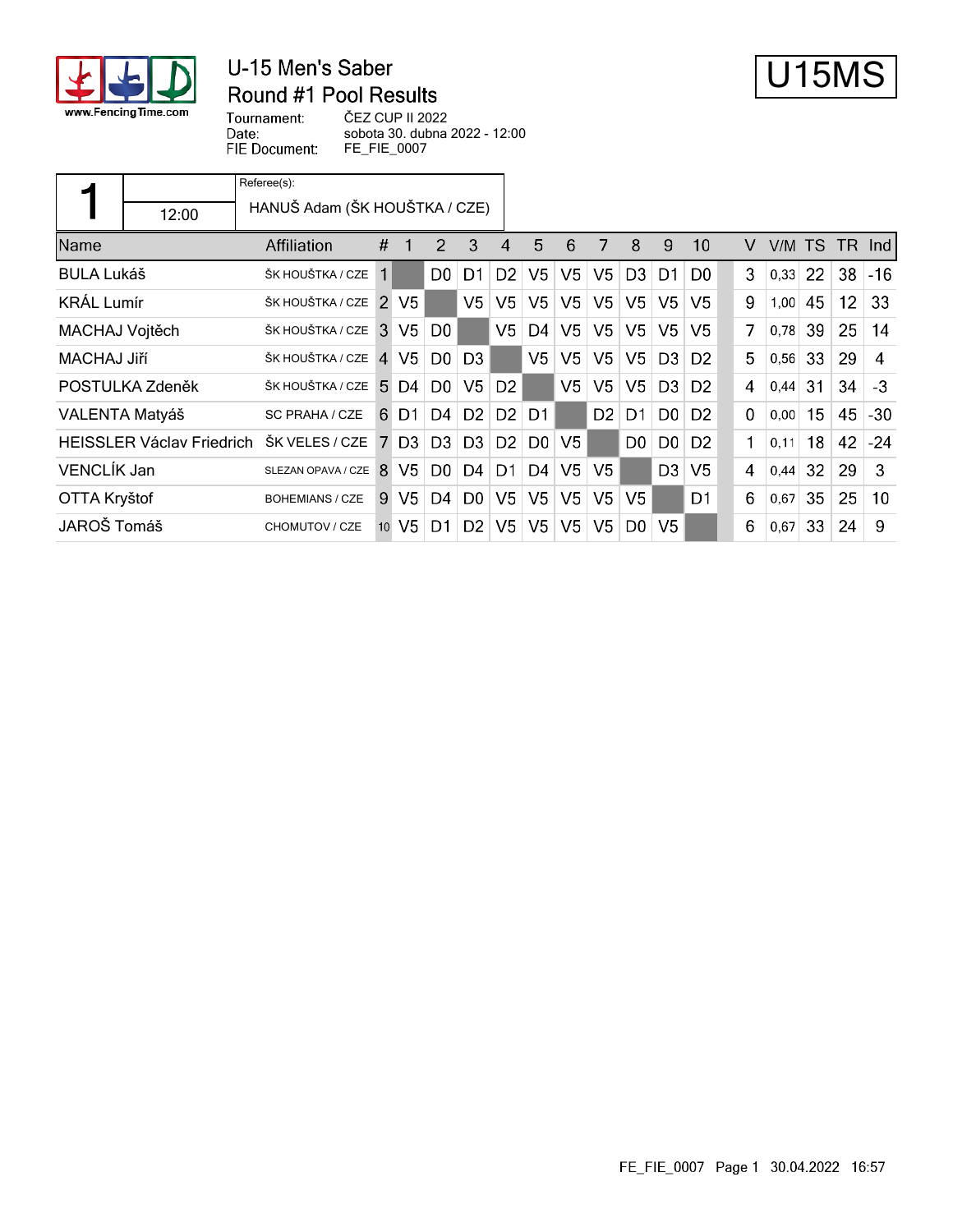

## U-15 Men's Saber Seeding for Round #2 - DE (All Places Fenced)



Tournament: ČEZ CUP II 2022 sobota 30. dubna 2022 - 12:00 FIE Document: FE\_FIE\_0008

Date:

| Seed | Name                             | Club                | Country    | V  | V/M   | <b>TS</b>       | TR  | Ind   | <b>Notes</b> |
|------|----------------------------------|---------------------|------------|----|-------|-----------------|-----|-------|--------------|
|      | KRÁL Lumír                       | ŠK HOUŠTKA          | <b>CZE</b> | 19 | . .00 | 45              | 12  | $+33$ | Advanced     |
| 12   | MACHAJ Vojtěch                   | ŠK HOUŠTKA          | <b>CZE</b> |    | 0.78  | 39              | 25  | $+14$ | Advanced     |
| 3    | OTTA Kryštof                     | <b>BOHEMIANS</b>    | <b>CZE</b> | 16 | 0.67  | 35              | 25  | +10   | Advanced     |
| 14   | JAROŠ Tomáš                      | <b>CHOMUTOV</b>     | <b>CZE</b> |    | 0,67  | 33              | 24  | ∣+9   | Advanced     |
| 15   | MACHAJ Jiří                      | <b>ŠK HOUŠTKA</b>   | <b>CZE</b> | ۱5 | 0.56  | 33              | 29  | $+4$  | Advanced     |
| 6    | VENCLÍK Jan                      | <b>SLEZAN OPAVA</b> | <b>CZE</b> |    | 0.44  | $\overline{32}$ | 29  | $+3$  | Advanced     |
|      | <b>POSTULKA Zdeněk</b>           | <b>ŠK HOUŠTKA</b>   | <b>CZE</b> |    | 0.44  | 31              | 34  | -3    | Advanced     |
| 8    | IBULA Lukáš                      | IŠK HOUŠTKA         | <b>CZE</b> |    | 0.33  | 22              | 38  | -16   | Advanced     |
| Ι9   | <b>HEISSLER Václav Friedrich</b> | ŠK VELES            | <b>CZE</b> |    | 0.11  | 18              | 42  | -24   | Advanced     |
| 10   | VALENTA Matyáš                   | <b>ISC PRAHA</b>    | <b>CZE</b> |    | 0.00  | 15              | 145 | -30   | Advanced     |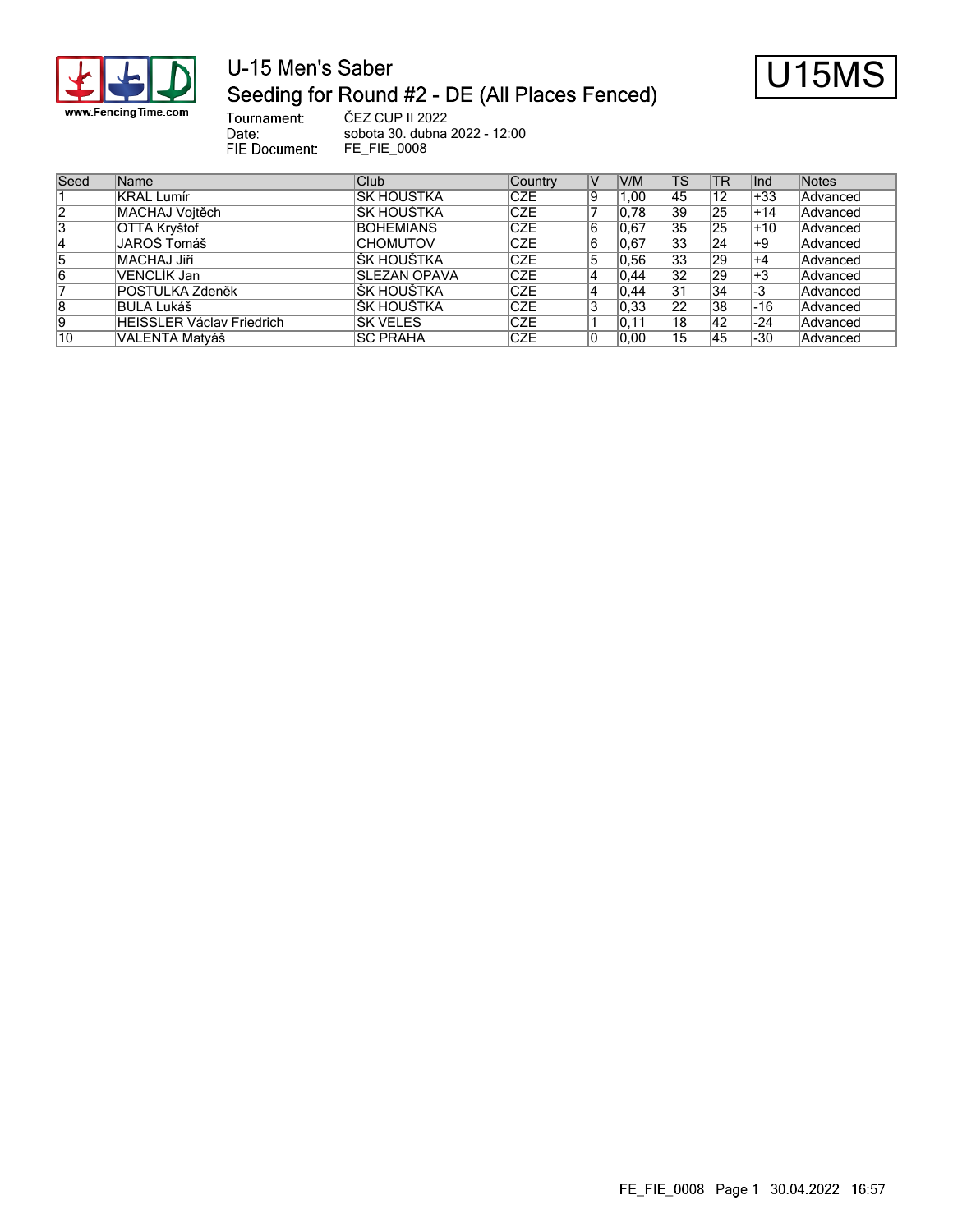#### U-15 Men's Saber - Round #2 - DE (All Places Fenced) (All tables)



Table of 2 (Pl. 7-8)

 $(8) - BYE -$ 

(7) VENCLÍK Jan 1

(7) VENCLÍK Jan SLEZAN OPAVA / CZE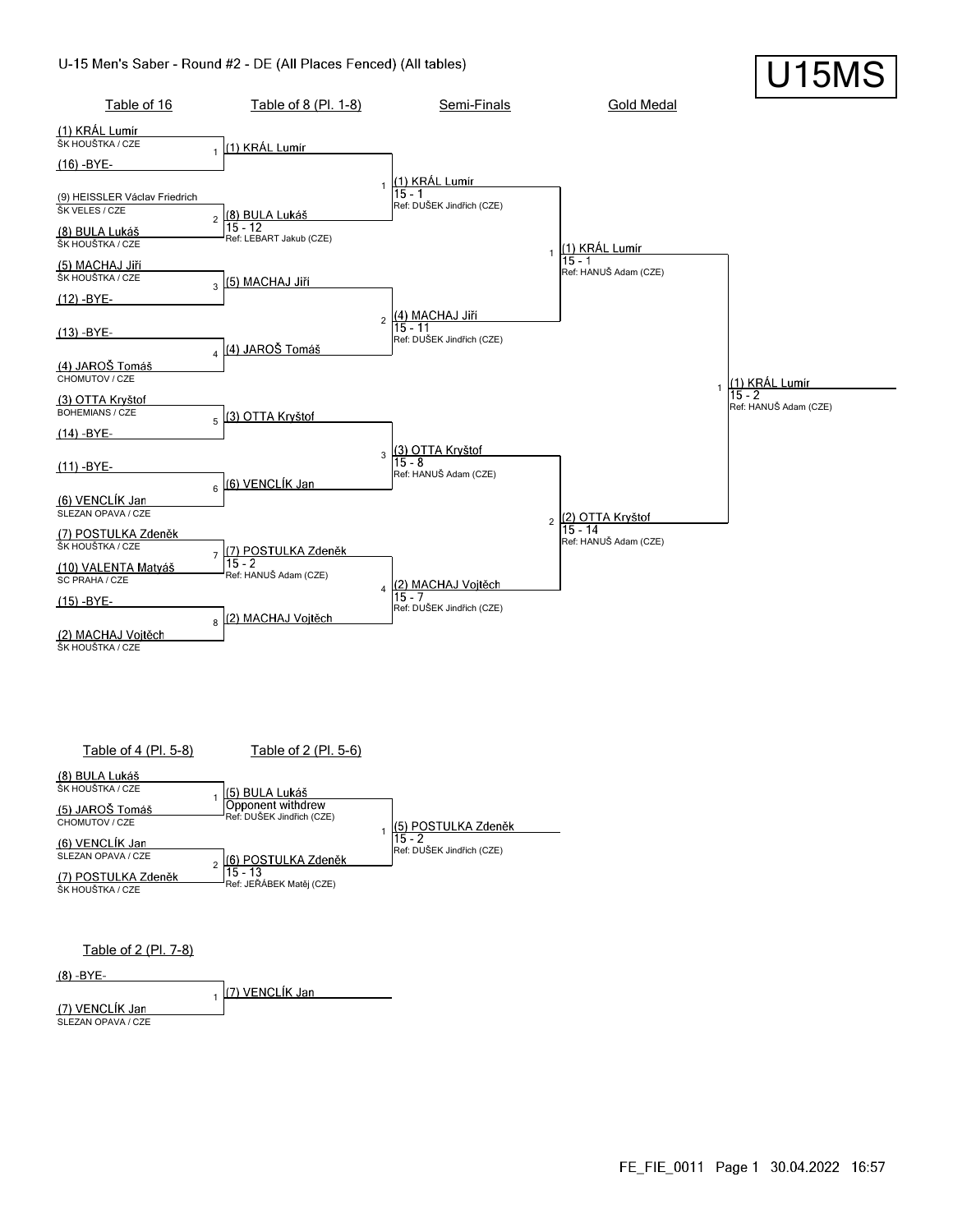#### U-15 Men's Saber - Round #2 - DE (All Places Fenced) (All tables)



U15MS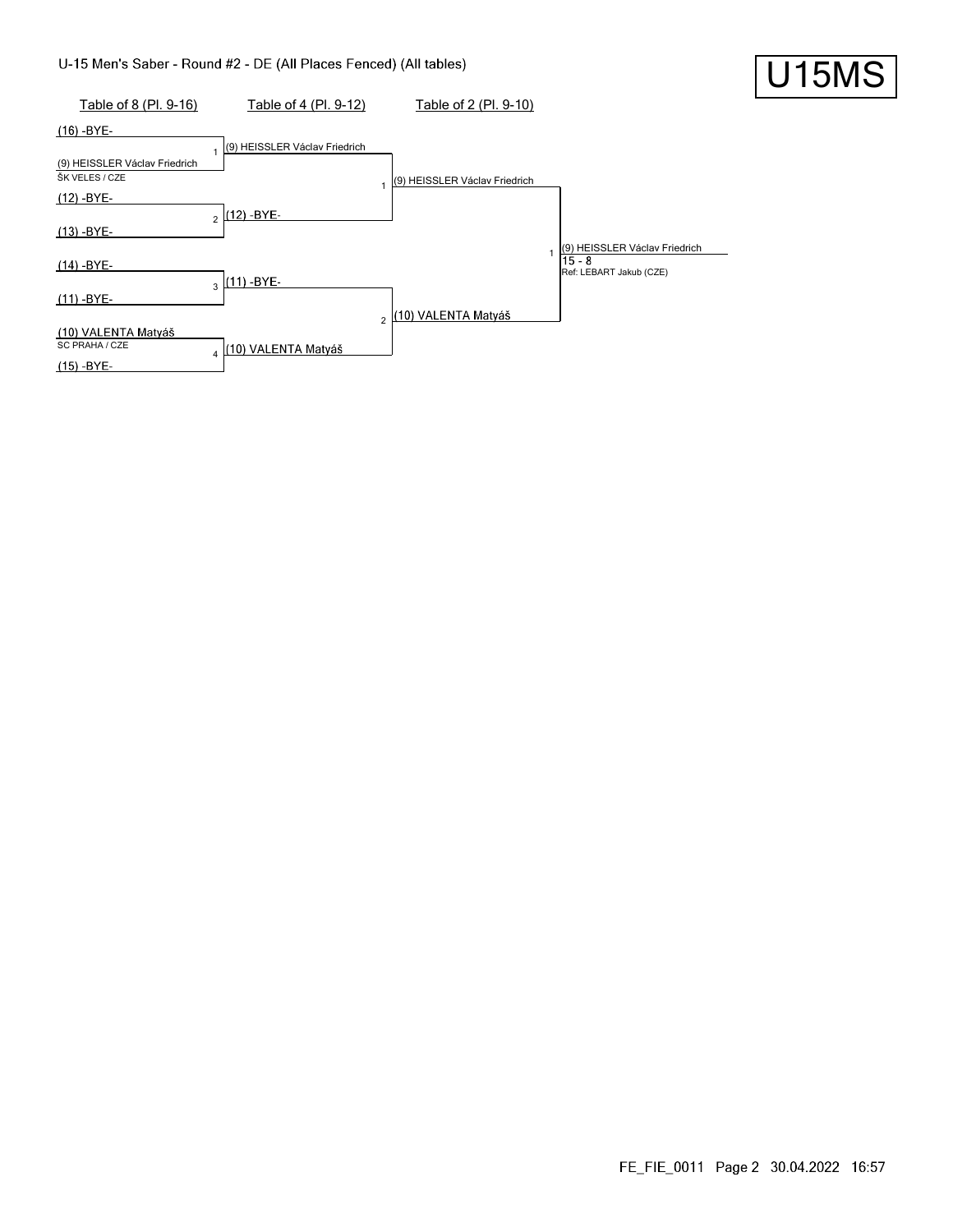

# U-15 Men's Saber



**Final Ranking** 

Tournament:<br>Date: ČEZ CUP II 2022 sobota 30. dubna 2022 - 12:00 FIE Document: FE\_FIE\_0012

| Place          | Name                             | <b>Clubs</b>     | Country     | <b>Birthdate</b> |
|----------------|----------------------------------|------------------|-------------|------------------|
|                | <b>KRÁL Lumír</b>                | IŠK HOUŠTKA      | ICZE        | 05.08.2007       |
| $\overline{2}$ | OTTA Kryštof                     | <b>BOHEMIANS</b> | <b>ICZE</b> | 05.01.2008       |
| 3T             | MACHAJ Jiří                      | IŠK HOUŠTKA      | <b>ICZE</b> | 01.07.2009       |
| 3T             | MACHAJ Vojtěch                   | ŠK HOUŠTKA       | <b>CZE</b>  | 01.07.2009       |
| 15             | POSTULKA Zdeněk                  | IŠK HOUŠTKA      | <b>ICZE</b> | 103.09.2007      |
| 16             | BULA Lukáš                       | IŠK HOUŠTKA      | <b>CZE</b>  | 27.04.2011       |
|                | VENCLIK Jan                      | SLEZAN OPAVA     | ICZE        | 22.09.2008       |
| 8              | JAROŠ Tomáš                      | <b>CHOMUTOV</b>  | ICZE        | 15.07.2007       |
| 19             | <b>HEISSLER Václav Friedrich</b> | <b>ŠK VELES</b>  | ICZE        | 07.11.2010       |
| 10             | VALENTA Matyáš                   | <b>SC PRAHA</b>  | <b>ICZE</b> | 123.09.2011      |